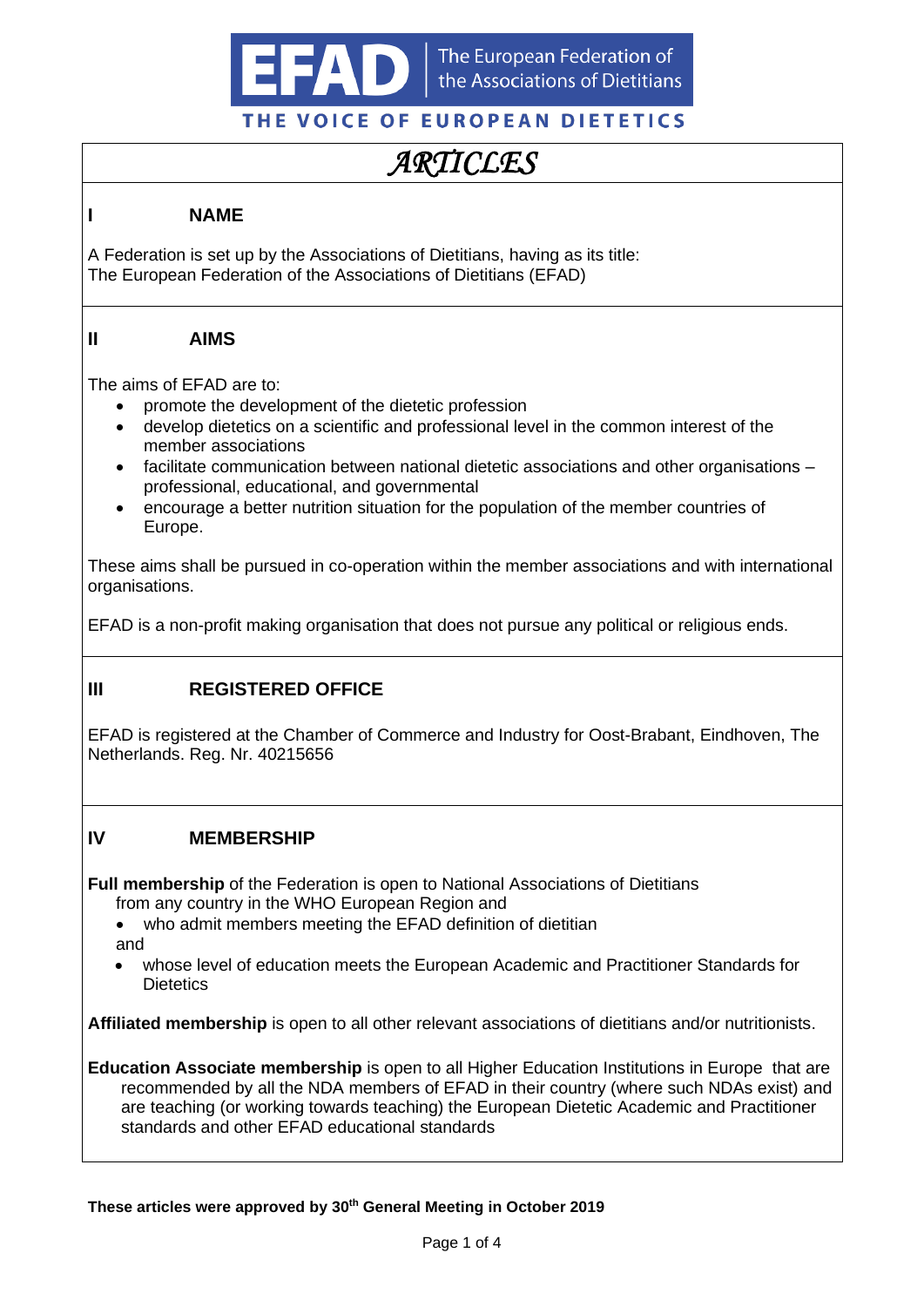

# *ARTICLES - continued*

# **IV MEMBERSHIP (continued)**

**Honorary members** are persons who have distinguished themselves in the service of dietetics.

#### **Termination of Membership**

In addition to the non-payment of membership fees, the Executive Committee may recommend to the General Meeting the termination of any member for any other relevant reason.

Proposals to remove existing members have to be approved by two thirds of those present or represented at the General Meeting

**Decisions of the General Meeting regarding the termination of a membership are final. Organisations whose membership has been terminated will not be eligible to re-apply for one year from the date that the decision is taken and must have corrected the factor for which the membership was terminated before re-applying**

### **V GENERAL MEETING**

The General Meeting is the policy and decision-making body of EFAD

The General Meeting is made up of representatives of each of the member associations. It is held at least every second year.

The invitation with a draft agenda is sent out by the Executive Director at least six months before the General Meeting.

Each member Association has a right to only one vote. A member association is entitled to vote by proxy.

Decisions on alterations to the Articles will only be taken on a 2/3 majority of votes cast in favour.

Votes on all other matters will be by a simple majority of votes cast in favour. In the event of an equal number of votes cast, the Honorary President will have a casting vote.

The General Meeting can suspend one of the Executive Committee, the Honorary President or a member association at any time. Vacancies will be filled as soon as possible or by election at the following General Meeting.

The Honorary President chairs the General Meetings

# **VI EXTRAORDINARY GENERAL MEETING**

An Extraordinary General Meeting can be called by the Honorary President or on the written request of a quarter of the member associations of EFAD.

The reason for calling the Extraordinary General Meeting must be submitted in writing to each member association at least two months before the date of the Extraordinary General Meeting.

Each member association has a right to one vote only.

A member association is entitled to vote by proxy.

Decisions on alterations to the Articles will only be taken on a 2/3 majority of votes cast in favour. Votes on all other matters will be by a simple majority of votes cast in favour.

In the event of an equal number of votes cast, the Honorary President will have a casting vote.

#### **These articles were approved by 30th General Meeting in October 2019**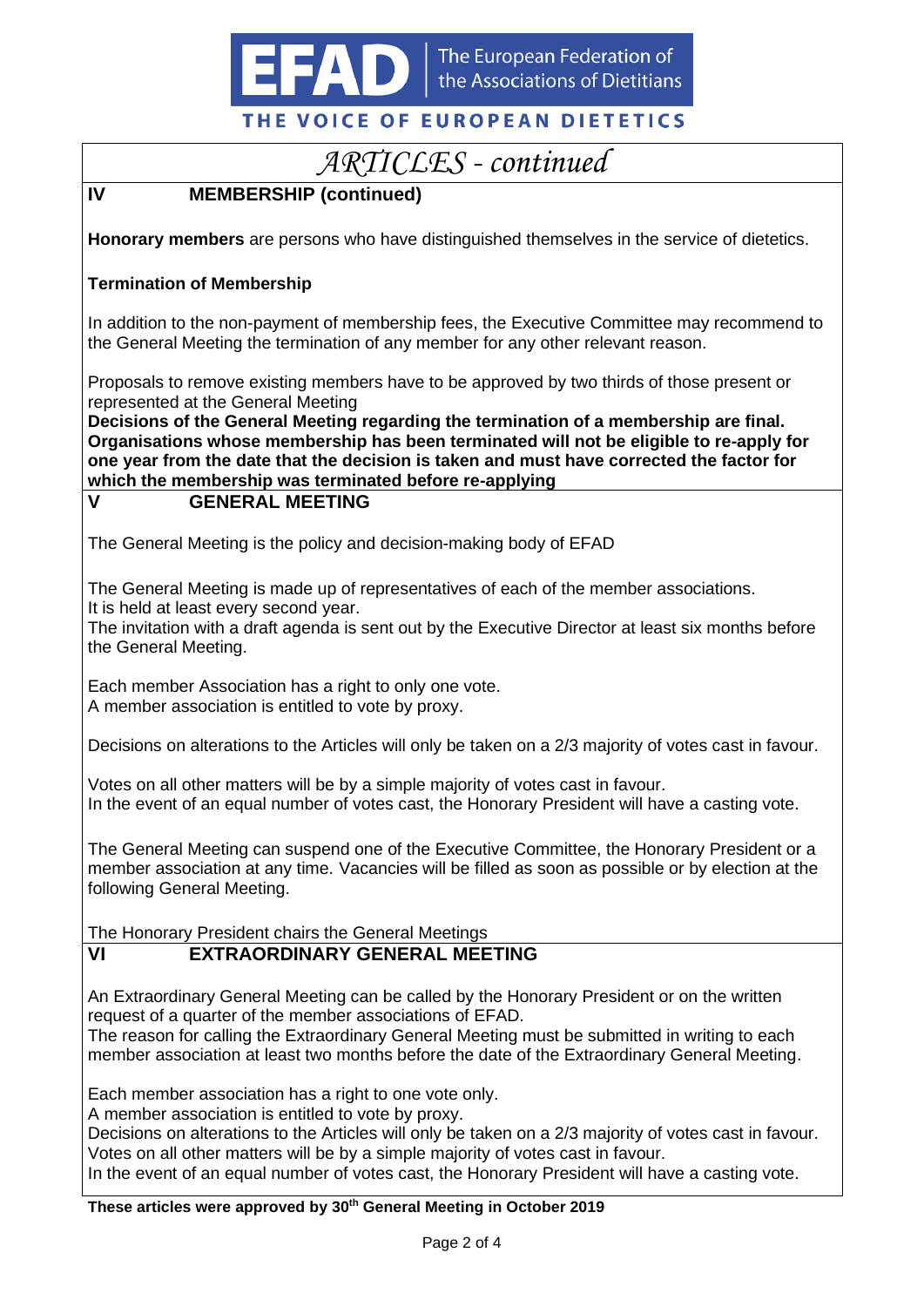

# *ARTICLES – continued*

## **VII EXECUTIVE COMMITTEE**

The role of the Executive Committee is to implement the policies and decisions of the General Meeting

The Executive Committee is made up of an Honorary President, an Honorary Vice President and an Honorary Treasurer and a minimum of three member associations, plus the chairs of the committees.

The work of the Executive Committee is supported by a Executive Director.

The Honorary President chairs the executive committee meetings

A quorum for the Executive Committee will be ½ plus one of the Executive Committee members. A member association can have no more than two representatives on the Executive Committee.

The member associations of the Executive Committee and the Honorary President are elected by the General Meeting for four years from among the full members of EFAD. All members of the Executive Committee are eligible for re-election

The Executive Committee meets at least once a year.

Each member of the Executive Committee has a right to only one vote. Decisions are taken on a simple majority of votes cast in favour. In the event of an equal number of votes, the Honorary President will have a casting vote.

Two members of the Executive Committee acting together (one of whom would normally be the Honorary President, the other the Executive Director), are authorised to represent EFAD.

The Honorary Treasurer, the Honorary President and the Executive Director are authorised to legally receive and pay in the name of the Federation but to a maximum amount, to be determined by the General Meeting for a maximum period of two years